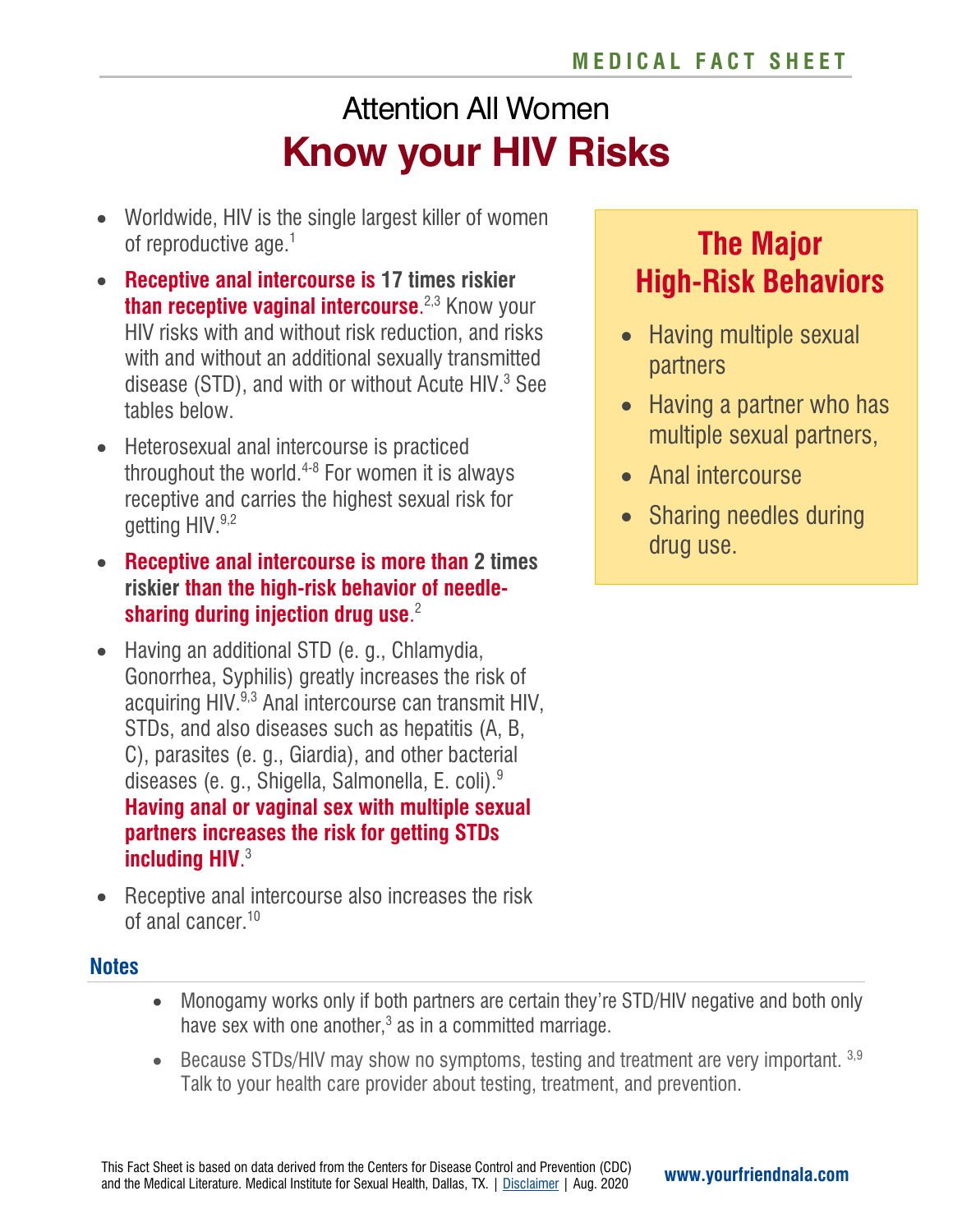## **Table 1: Acute HIV – Comparing Risks of Getting HIV Infection**

|                    | <b>Receptive Anal Sex</b> |                              |                              | <b>Receptive Vaginal Sex</b> |  |
|--------------------|---------------------------|------------------------------|------------------------------|------------------------------|--|
|                    | Chance per<br>Sex Act     | Risk per<br>10,000 Exposures | Chance per<br><b>Sex Act</b> | Risk per<br>10,000 Exposures |  |
| No condom          | $1$ in $10$               | 1001                         | 1 in 172                     | 58                           |  |
| one with STD*      | $1$ in $4$                | 2651                         | $1$ in 65                    | 154                          |  |
| both with STD**    | $1$ in $1.4$              | 7026                         | $1$ in 25                    | 407                          |  |
| Condom             | $1$ in 36                 | 280                          | 1 in 833                     | 12                           |  |
| one with STD       | $1$ in 13                 | 742                          | 1 in 323                     | 31                           |  |
| both with STD      | $1$ in 5                  | 1967                         | $1$ in 123                   | 81                           |  |
| Condom and PrEP*** | 1 in $3,333$              | 3                            | $< 1$ in 20,000              | < 0.5                        |  |
| one with STD       | 1 in 1,429                | 7                            | $< 1$ in 20,000              | < 0.5                        |  |
| both with STD      | $1$ in 500                | 20                           | 1 in 10,000                  | ┫                            |  |

High HIV viral load-untreated, occurs during the first 2-3 months of infection

\*1 partner with a Sexually Transmitted Disease \*\*Both partners with an STD \*\*\*Pre-exposure prophylaxis (medication)

NOTE: The estimated risks for condoms and PrEP are considered valid only if these items are used correctly and consistently. 39

## **Table 2: Chronic HIV – Comparing Risks of Getting HIV Infection**

|                 | <b>Receptive Anal Sex</b> |                              | <b>Receptive Vaginal Sex</b> |                              |
|-----------------|---------------------------|------------------------------|------------------------------|------------------------------|
|                 | Chance per<br>Sex Act     | Risk per<br>10,000 Exposures | <b>Chance per</b><br>Sex Act | Risk per<br>10,000 Exposures |
| No condom       | $1$ in $72$               | 138                          | 1 in 1250                    | 8                            |
| one with STD    | $1$ in 27                 | 366                          | 1 in 476                     | 21                           |
| both with STD   | $1$ in $10$               | 969                          | 1 in 179                     | 56                           |
| Condom          | $1$ in 256                | 39                           | 1 in 5000                    | $\overline{2}$               |
| one with STD    | 1 in 98                   | 102                          | 1 in 2500                    | 4                            |
| both with STD   | $1$ in 37                 | 271                          | 1 in 909                     | 11                           |
| Condom and PrEP | $< 1$ in 20,000           | < 0.5                        | $< 1$ in 20,000              | < 0.5                        |
| one with STD    | 1 in 10,000               |                              | $< 1$ in 20,000              | < 0.5                        |
| both with STD   | 1 in $3,333$              | 3                            | $< 1$ in 20,000              | < 0.5                        |

Lower HIV viral load-untreated, starts 2-3 months AFTER initial infection

**Note:** Small risks repeated over time can lead to a high lifetime risk of getting HIV.<sup>2</sup> Abstinence is the only 100% effective way to prevent HIV/STDs.<sup>3</sup>

This Fact Sheet is based on data derived from the Centers for Disease Control and Prevention (CDC) and the Medical Literature. Medical Institute for Sexual Health, Dallas, TX. <sup>|</sup> [Disclaimer](https://www.yourfriendnala.com/disclaimer/) | Aug. 2020 **[www.yourfriendnala.com](https://www.yourfriendnala.com/disclaimer/)**